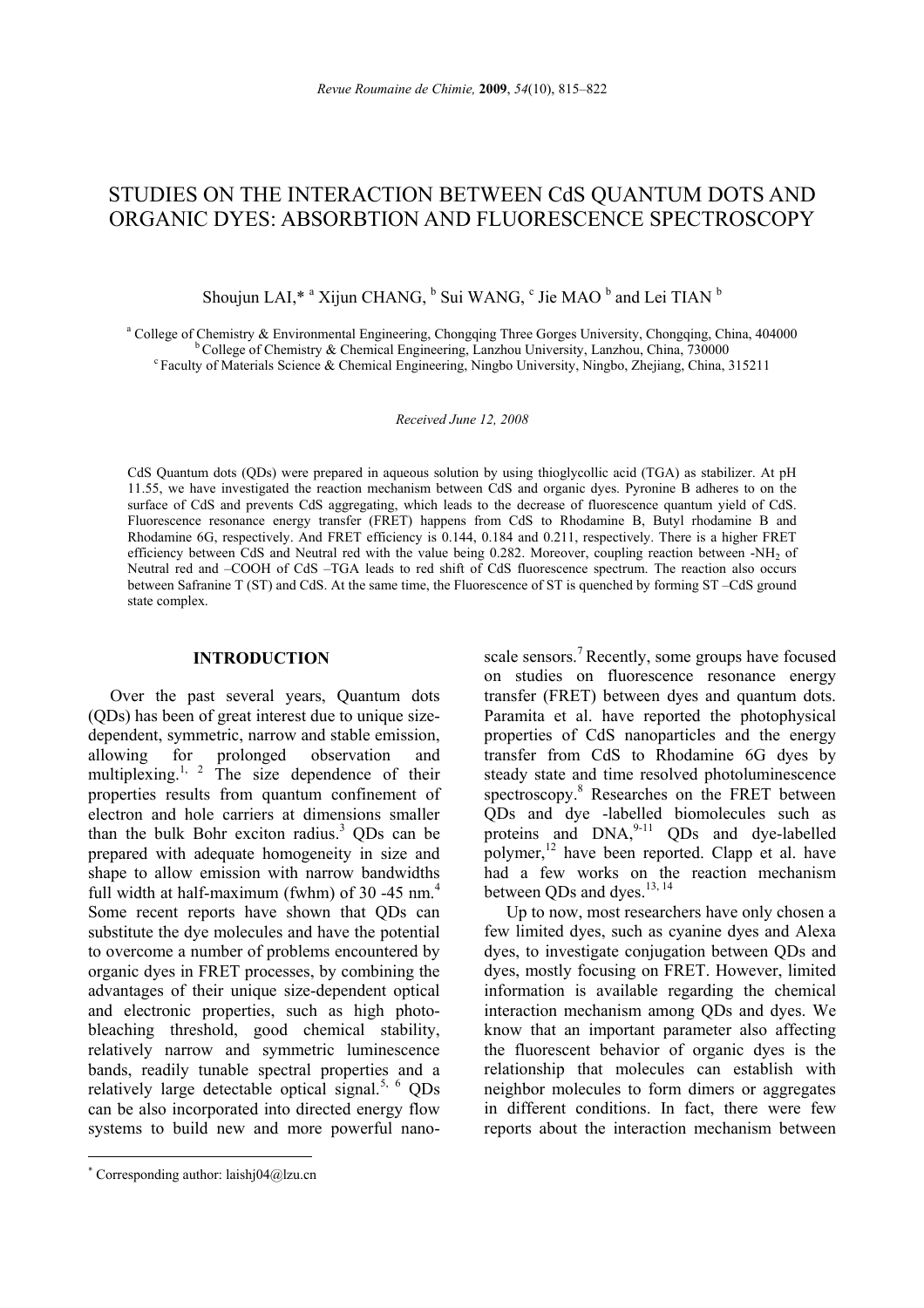QDs and dyes as fluorescence quenching or molecular aggregating.

In this report, we used organic dyes Pyronine B, Rhodamine B, Rhodamine 6G, Butyl Rhodamine B, Neutral red and Safranine T (PB, RhB, Rh6G, BRhB, NR and ST, Fig. 1 displays their molecular structures, respectively) to investigate the chemical interaction among QDs and dyes, which demonstrate there were four interaction mechanism forms among them. The investigations provide a new route to study interaction between nanomaterials and organic molecules.



Fig. 1 – Molecular structures of Pyronine B, Rhodamine 6G, Rhodamine B, Butyl Rhodamine B, Neutral red and Safranine T.

### **RESULTS AND DISCUSSION**

### **1. Character of functionalized nano-CdS**

As shown in Fig. 2, TEM image of functional CdS is homogeneously distributed and scarcely aggregated. The average size of nano-CdS is about 8.0 nm. Seen from the absorption spectra of nano-CdS in Fig. 3, an evident blue shift of absorption (332 nm), compared to the CdS bulk phase absorption (515 nm), shows a significant quantum confinement effect since quantum confinement effects dominates the optical properties.<sup>15</sup> In bulk, the dimensions are much larger than the Exciton Bohr Radius, allowing the exciton to extend to its natural limit. However, the size of quantum dots is small enough that it approaches the size of the material's Exciton Bohr Radius, then the electron energy levels can no longer be treated as continuous, they must be treated as discrete,

meaning that there is a small and finite separation between energy levels. As a result, bandgap becomes size dependent.

Fluorescence quantum yield (Y) of functional CdS can be measured experimentally and is commonly expressed as Equation  $1$ :<sup>16</sup>

$$
Yu = Ys \times \frac{Fu}{Fs} \times \frac{As}{Au}
$$
 (1)

Where  $Y_s$  and  $Yu$  are the fluorescence quantum yield of a reference and an unknown sample, respectively; *Fs* and *Fu* are the integral fluorescence intensities of a reference and an unknown sample at the same excitation wavelength, respectively; *As* and *Au* are the absorption values of a reference and an unknown sample at the excitation wavelength , respectively. According to the formula, fluorescence quantum yield of nano-CdS is 0.30 using quinine bisulphate as a reference  $(Y_S = 0.55)^{17}$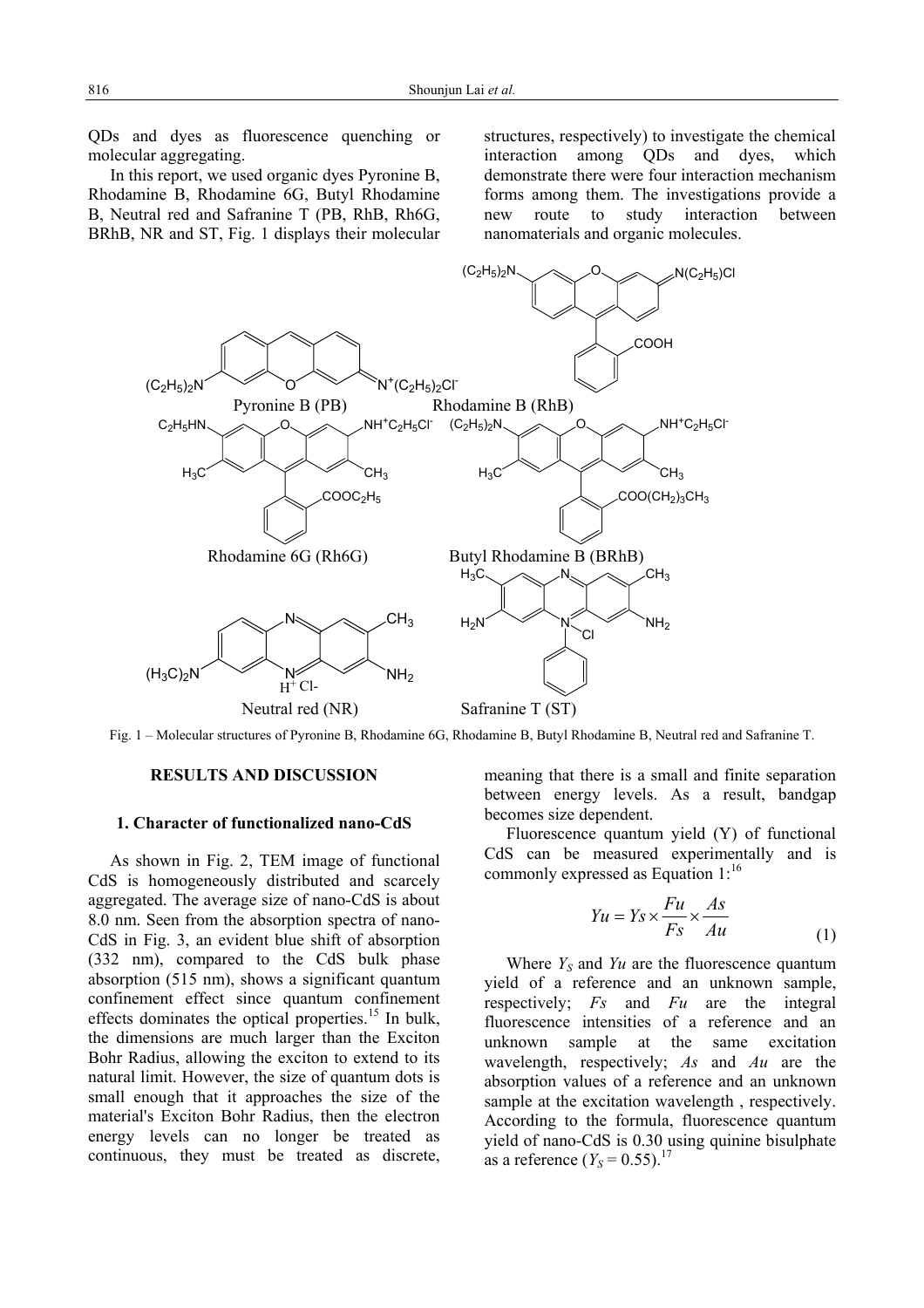

Fig. 2 – TEM image of functionalized CdS.



Fig. 3 – Absorption spectra of functionalized CdS (line 1) and CdS bulk (line 2). The concentration of nano-CdS:  $4.47 \times 10^{-5}$  mol L<sup>-1</sup>.

### **2. Interaction between nano-CdS and dyes**

Based on the study of the interaction between nano-CdS and dyes, six pairs of organic dyes (Pyronine B, Rhodamine B, Butyl Rhodamine B, Rhodamine 6G, Neutral red and Safranine T) and nano-CdS were selected to investigate the reaction mechanism. In the interest of studying the mechanism conveniently, the dyes are divided into four groups.

# **2.1. Interaction between nano-CdS and Pyronine B (PB)**

In the absence and in the presence of nano-CdS, the fluorescence spectra of the PB –CdS system was shown in Table 1. The spectrum of PB has no changes in the presence of nano-CdS, which indicates that no energy transfer happens between PB and nano-CdS.<sup>18</sup> But the fluorescence peak of nano-CdS has blue shift from 468 to 461 nm and

relative fluorescence intensity weakens from 73.8 to 57.3 after adding PB. As the confining dimension decreases and reaches a certain limit, the energy spectrum turns to discrete. As a result, bandgap becomes size dependent. This ultimately results a blue shift in optical illumination as the size of the particles decreases. According to the quantum effect, the fluorescence peak is blue-shift with the decrease of size of nanoparticle.<sup>19, 20</sup> In the system, PB molecules can make aggregation of nano-CdS weaken, resulting in the decrease of size of nano-CdS. So blue shift of nano-CdS is probably due to the decrease of aggregation of nano-CdS. Seen from Fig 4 (a), when the molecules of dye adsorb on the surface of nano-CdS, the adsorption changes the energy level of surface state of nano-CdS and makes the electrons of conduction band flow easily to surface state, resulting in the decrease of the emission of the band edge.<sup>21, 22</sup> Finally PB quenches the fluorescence of nano-CdS.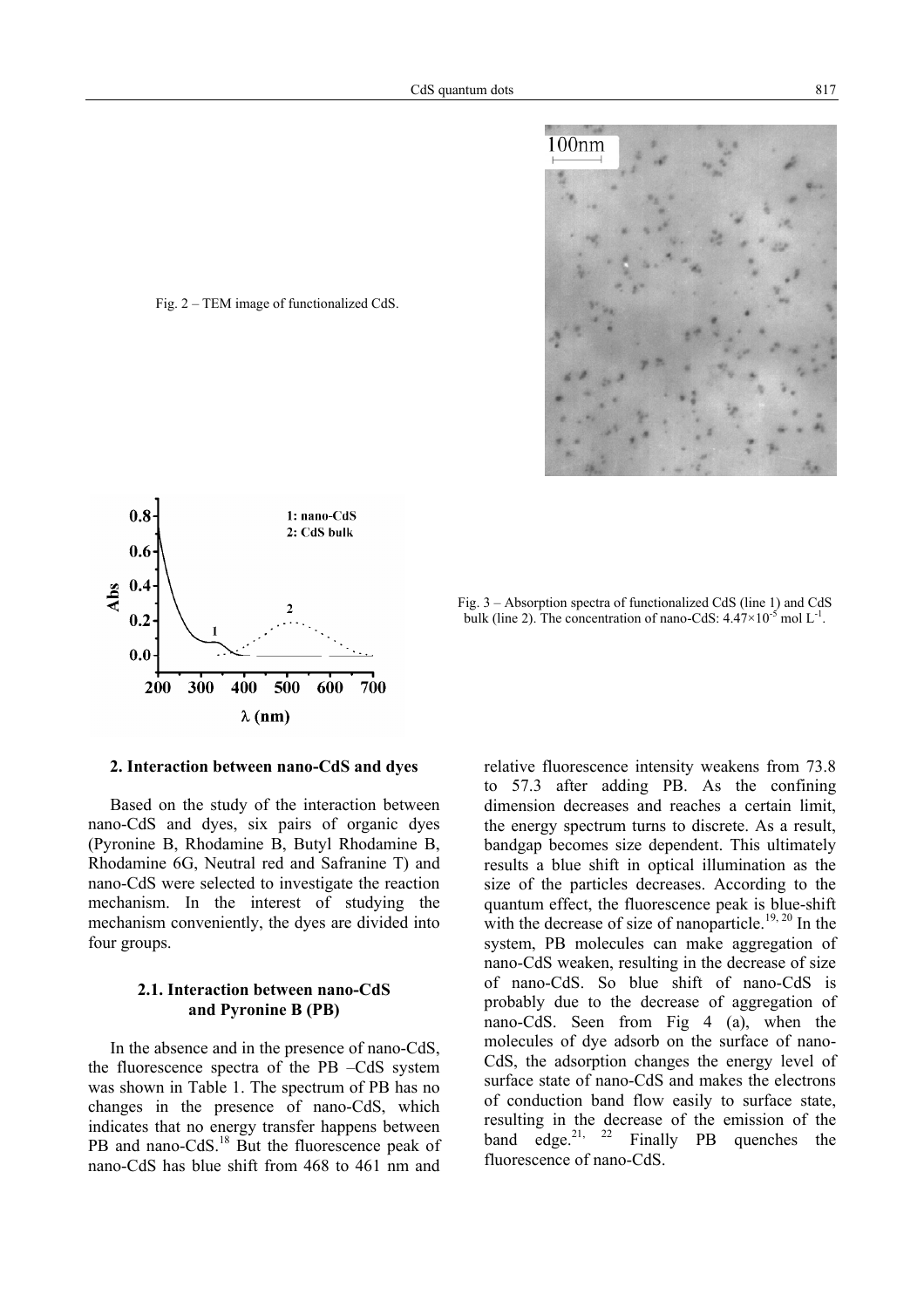

Fig. 4 – Schematic diagrams of the reaction between nano-CdS and dye. (a) CdS-PB system; (b) CdS-RhB; (c) CdS-NR.

*Table 1* 

The spectral changes of the PB-CdS system

|            | PB $(3.0\times10^{-5} \text{ mol L}^{-1})$ |        | CdS $(4.47\times10^{-5} \text{ mol L}^{-1})$ |        |
|------------|--------------------------------------------|--------|----------------------------------------------|--------|
|            | PB                                         | PB-CdS | CdS                                          | CdS–PB |
| $v_F$ (nm) | 555                                        | 555    | 468                                          | 461    |
|            | 68.0                                       | $ -$   | 72 O                                         | .      |

 $v_F$ : the fluorescence emission peak; I: the relative fluorescence intensity.

# **2.2. Interaction between nano-CdS and Rhodamine B (RhB), Butyl Rhodamine B (BRhB) or Rhodamine 6G (Rh6G)**

Table 2 illustrates the fluorescence spectrum of the RhB–CdS system in the absence and in the presence of nano-CdS. Although the spectrum of RhB has no shift in the presence of nano-CdS, its intensity increases. Moreover, the fluorescence emission peak of nano-CdS has blue shift from 468 to 463 nm and relative fluorescence intensity was weakened from 73.8 to 63.2 after adding RhB. In addition, the systems of Rh6G–CdS and BRhB– CdS in Table 3 and Table 4 exhibit the same tendency. The results indicate not only that RhB molecule can weaken the aggregation of nano-CdS as in the system of PB–CdS, but also that there is fluorescence resonance energy transfer (FRET) between donor of nano-CdS and acceptor of a kind of Rhodamine dyes, $8$  presented in Fig 4 (b). Experimentally, energy transfer efficiency (E) can be determined from steady-state fluorescence data as Equation  $2^{23}$ 

$$
E_{QD-dye} = \frac{F_D - F_{DA}}{F_D}
$$
 (2)

Where  $E_{OD-dye}$  is the energy transfer efficiency from QD donor to dye acceptor,  $F_{DA}$  is the integrated fluorescence intensity of the donor in the presence of the acceptor and  $F<sub>D</sub>$  is the integrated fluorescence intensity of donor alone. According to the formula, E<sub>CdS-RhB</sub>, E<sub>CdS-Rh6G</sub> and ECdS-BRhB reaches 0.144, 0.184 and 0.211, respectively. The value of  $E_{QD-dye}$  is not high, probably for D-A distance is largely beyond the Förster distance. Equation 3 gives the relation among the energy transfer efficiency, Förster distance and D-A distance.<sup>14</sup>

$$
E = \frac{R_0^6}{R_0^6 + r^6}
$$
 (3)

Where  $R_0$  is the calculated  $_{Förster}$  distance and r is the fixed D-A distance.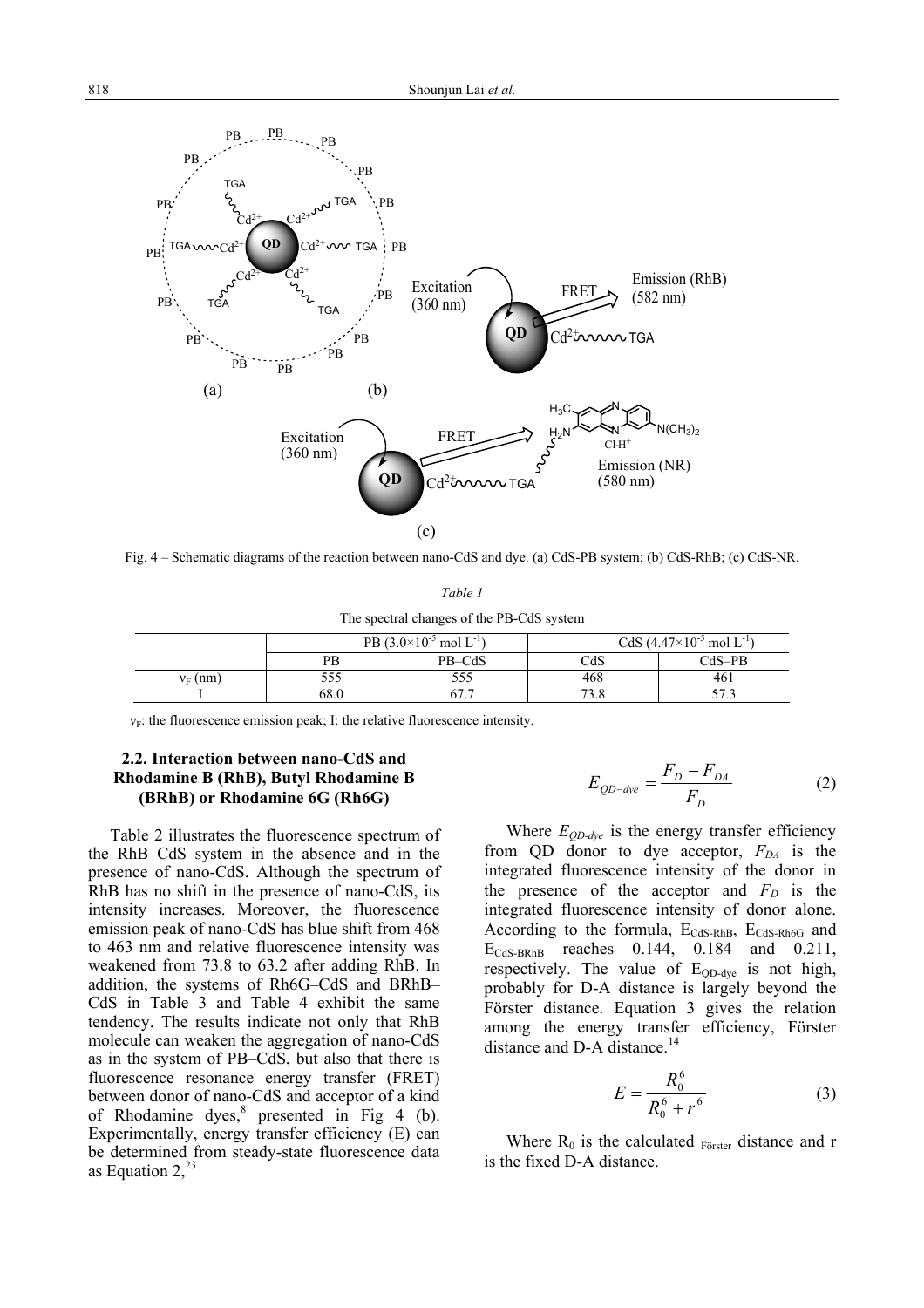| The spectral changes of the RhB-CdS system                                                    |                  |      |      |           |  |  |
|-----------------------------------------------------------------------------------------------|------------------|------|------|-----------|--|--|
| CdS $(4.47\times10^{-5} \text{ mol L}^{-1})$<br>RhB $(1.0\times10^{-5}$ mol L <sup>-1</sup> ) |                  |      |      |           |  |  |
|                                                                                               | $RhB-CdS$<br>RhB |      | CdS  | $CdS-RhB$ |  |  |
| $v_F$ (nm)                                                                                    | 582              | 582  | 468  | 463       |  |  |
|                                                                                               | ر. ، ۷           | つつ ん | 73.8 | 63.2      |  |  |

*Table 2* 

 $\overline{C}$ 

 $v_F$ : the fluorescence emission peak; I: the relative fluorescence intensity.

#### *Table 3*

| The spectral changes of the Rh6G-CdS system |  |  |  |
|---------------------------------------------|--|--|--|
|                                             |  |  |  |

|            | Rh6G $(3.0\times10^{-5}$ mol L <sup>-1</sup> ) |                       | CdS $(4.47\times10^{-5} \text{ mol L}^{-1})$ |            |
|------------|------------------------------------------------|-----------------------|----------------------------------------------|------------|
|            | Rh6G                                           | Rh <sub>6G</sub> -CdS | CdS                                          | $CdS-Rh6G$ |
| $v_F$ (nm) | 560                                            | 561                   | 468                                          | 40         |
|            | ヒワ つ<br>نہ ہ                                   | 64.5                  | 73.8                                         | 60.2       |

 $v_F$ : the fluorescence emission peak; I: the relative fluorescence intensity.

| I<br>۰,<br>× |  |
|--------------|--|
|--------------|--|

The spectral changes of the BRhB-CdS system

|            | BRhB $(1.0\times10^{-5}$ mol L <sup>-1</sup> ) |          | CdS $(4.47\times10^{-5} \text{ mol L}^{-1})$ |            |
|------------|------------------------------------------------|----------|----------------------------------------------|------------|
|            | BRhB                                           | BRhB-CdS | CdS                                          | $CdS-BRhB$ |
| $v_F$ (nm) | 584                                            | 584      | 468                                          | 458        |
|            | 42.8                                           | 47.0     | 73.8                                         | 57 2       |

 $v_F$ : the fluorescence emission peak; I: the relative fluorescence intensity.

It is worth noting that the E value of BRhB is maximal among three kinds of organic dyes  $(E_{\text{CdS}})$  $RhB$ , 0.144;  $E_{CdS-Rh6G}$  0.184;  $E_{CdS-BRhB}$  0.211), however, the relative increase of fluorescence intensity of BRhB is minimal (BRhB, 9.8%; Rh6G, 12.6%; RhB, 15.3%). Energy transfer efficiency is highly dependent on the distance between the donor and acceptor fluorophores, however, configuration of donor is also main factor for the value on interact inon of between donor and acceptor. The result is probably due to the maximal steric hindrance of BRhB among kinds of three dyes. The two –CH<sub>3</sub> groups and –N  $(C_2H_5)_2$  groups in BRhB molecule can make BRhB more difficult than Rh6G or RhB molecule to approach nano-CdS, therefore the relative increase of fluorescence intensity of BRhB is minimal.<sup>24, 25</sup> Thus the increased energy transfer efficiency does not translate into an increase in the fluorescence intensity.

# **2.3. Interaction between nano-CdS and Neutral red (NR)**

Seen from Table 5, the spectrum of NR has no shift in the presence of nano-CdS, however, the fluorescence intensity increases as in the system of RhB–CdS. The fluorescence spectrum of nano-CdS has red shift from 468 to 493 nm and relative fluorescence intensity is weakened from 73.8 to 53.2 in the presence of NR. The results suggest that there may be fluorescence resonance energy transfer between nano-CdS and NR. The energy transfer efficiency  $(E_{CdS-NR})$  reaches 0.282, which is higher than that of RhB ( $E_{CdS-RhB} = 0.144$ ), Rh6G  $(E_{CdS-Rh6G} = 0.184)$  and BRhB  $(E_{CdS-Rh6} = 0.211)$ . The result is owing to the better overlap between the emission spectrum of donor (nano-CdS) and the absorption spectrum of acceptor  $(NR)$ .<sup>26</sup> Moreover efficient FRET requires the presence of ground state acceptors with a substantial energy overlap in close proximity to an excited donor for rapid transfer of the excitation energy before the donor decays radiatively or nonradiatively.

In addition, the fluorescence spectrum of nano-CdS has red shift from 468 to 493 nm in the presence of NR compared with the blue shift of nano-CdS of the RhB–CdS system in the presence of RhB. The probable mechanism is that the  $-NH<sub>2</sub>$ group of NR molecule is coupling with the – COOH group of nano-CdS modified by thioglycollic acid, resulting in the increase of size of nanoparticles and the red shift of fluorescence spectrum,<sup>27</sup> presented in Fig 4 (c).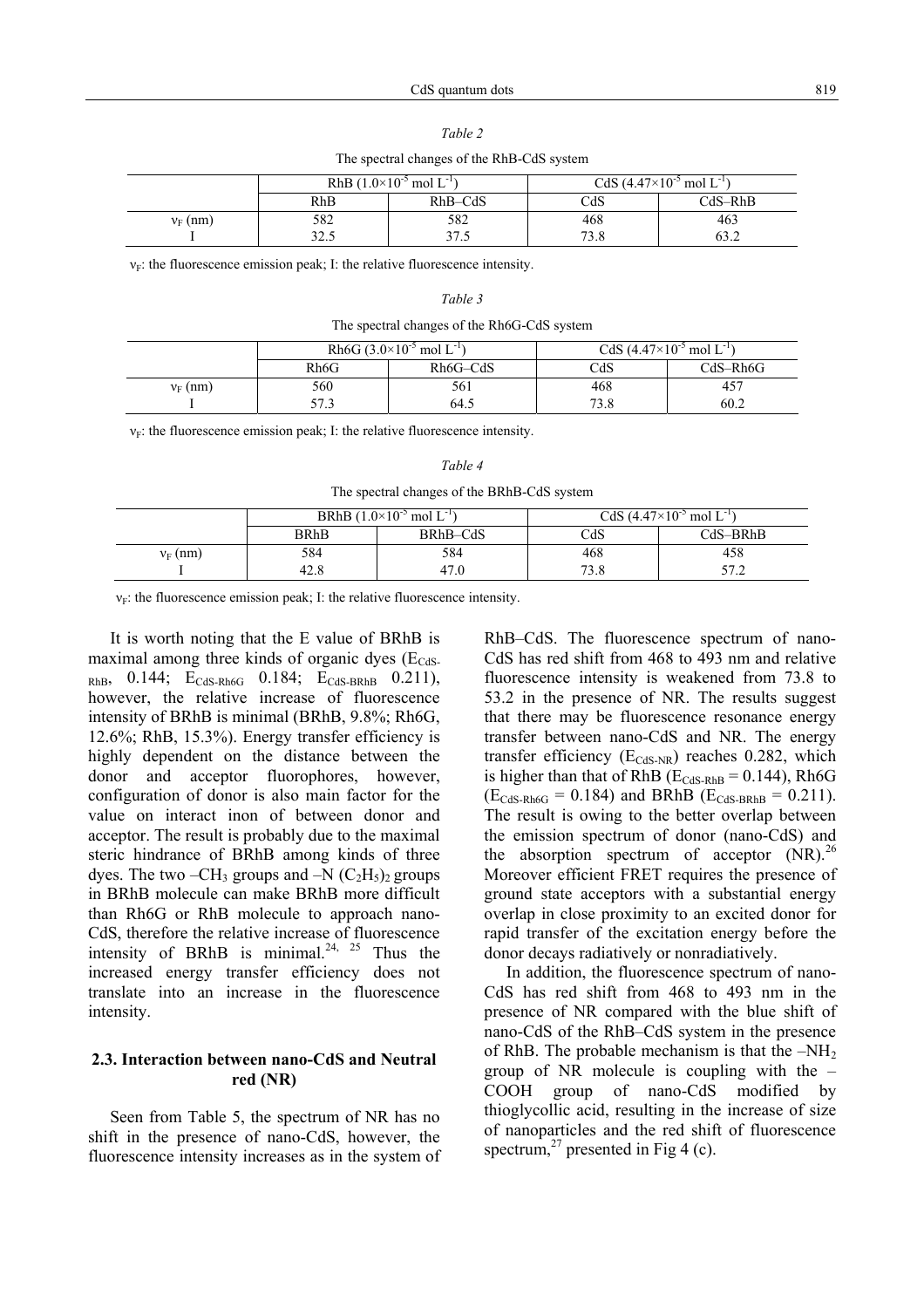The spectral changes of the NR-CdS system

|            | NR $(1.0\times10^{-5})$<br>mol $L^{-1}$ |        | CdS $(4.47\times10^{-5} \text{ mol L}^{-1})$ |          |
|------------|-----------------------------------------|--------|----------------------------------------------|----------|
|            | NR                                      | NR-CdS | CdS                                          | $CdS-NR$ |
| $v_F$ (nm) | 603                                     | 603    | 468                                          | 493      |
|            | 27r<br>ن. ا ر                           | 39.5   | 72 Q<br>2.0                                  | 53.0     |

 $v_F$ : the fluorescence emission peak; I: the relative fluorescence intensity.



# Fig. 5 – Normalized fluorescence spectra of nano-CdS (line 2) and absorption spectra of NR (line 1), Rh6G (line 3), BRhB (line 4) and RhB (line5), respectively.

# **2.4. Interaction between nano-CdS and Safranine T (ST)**

Table 6 shows the fluorescence and absorption spectrum of the ST –CdS system in the absence and in the presence of nano-CdS. The result indicates that ST -CdS system is different from the PB –CdS, RhB –CdS and NR –CdS system. At the same concentration of ST, it is noted that the fluorescence intensity of ST in the presence of nano-CdS is lower than that in the absence of nano-CdS. Likewise the fluorescence intensity of nano-CdS in ST-CdS system is lower than that without ST. Moreover the fluorescence intensity of nano-CdS decreases sharply from 73.8 to 6.2 and is nearly quenched completely, which imples that the quenching mechanism can take place between ST and nano-CdS. And the fluorescence spectrum of nano-CdS has also red shift from 468 to 493 nm in

the presence of ST. In addition, the absorption peak of ST has red shift from 511 to 517 nm in the presence of nano-CdS shown in Fig 6. The overall results can exhibit two probable reaction mechanisms in the ST –CdS system. One is that the  $-NH<sub>2</sub>$  group of ST molecule is coupling with the –COOH group of nano-CdS modified by thioglycollic acid, which results in the increase of size of nanoparticles. Therefore, there is the red shift of fluorescence spectrum in the ST –CdS system.<sup>27</sup> Based on the results of co-quenching fluorescence spectrum and blue shift of absorption spectrum, the other probable mechanism is that ST and nano-CdS form a new ground state complex, which leads to static fluorescence quenching.<sup>28, 29</sup> In the present system, the two reaction mechanisms exist probably.

| Table 6                                   |
|-------------------------------------------|
| The spectral changes of the ST-CdS system |

|            | ST $(6.0\times10^{-5} \text{ mol L}^{-1})$ |        | CdS $(4.47\times10^{-5} \text{ mol L}^{-1})$ |          |
|------------|--------------------------------------------|--------|----------------------------------------------|----------|
|            | oт<br>ບ⊥                                   | ST-CdS | CdS                                          | $CdS-ST$ |
| $v_F$ (nm) | 579                                        | 580    | 468                                          | 493      |
|            | 77<br>ن ،                                  | 58.5   | 72 Q                                         | ∪.∠      |

 $v_F$ : the fluorescence emission peak; I: the relative fluorescence intensity.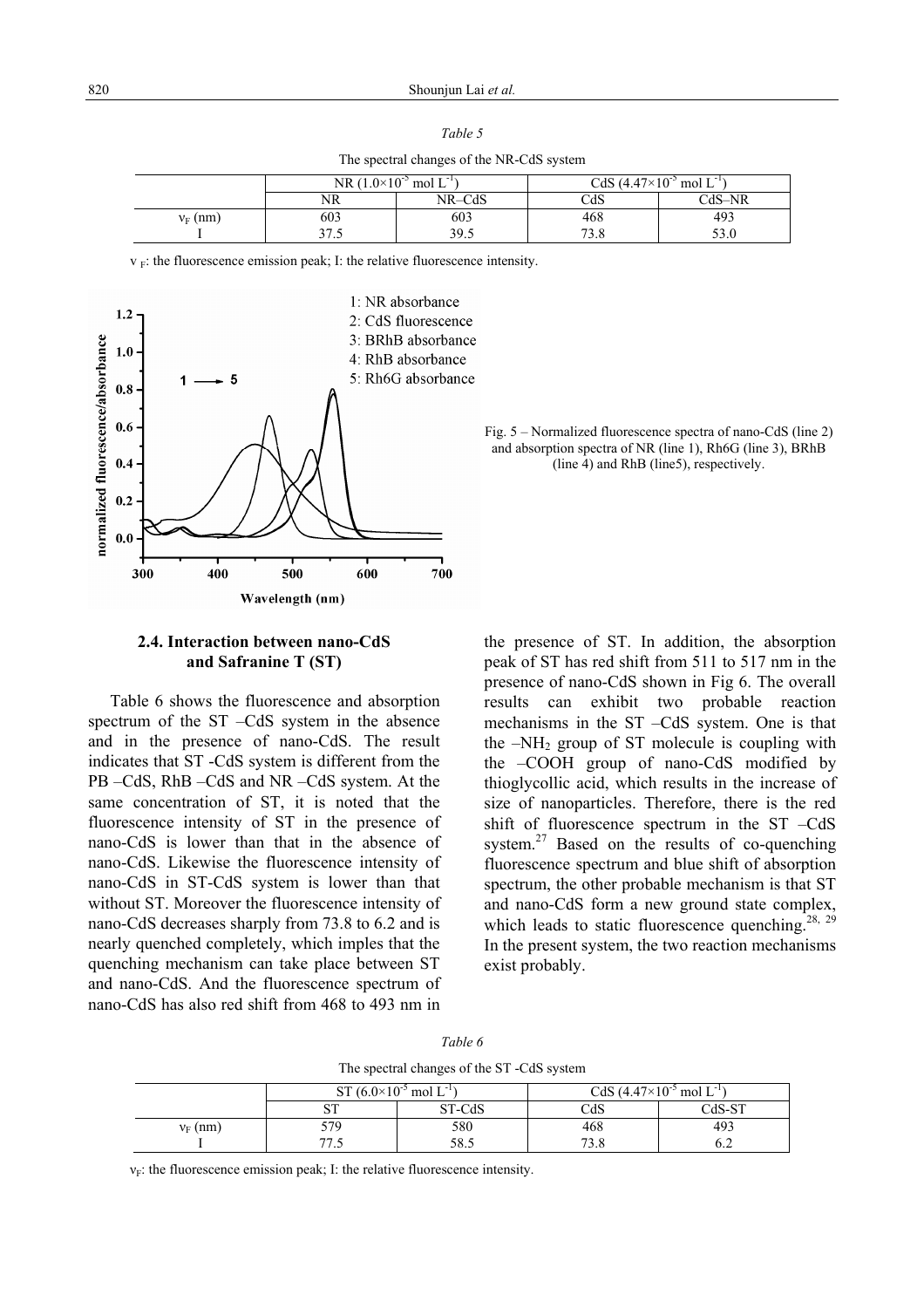Fig. 6 – The absorption spectrum of ST in the absence of nano -CdS (line 1) and in the presence of nano – CdS (line 2). ST,  $6.0 \times 10^{-5}$  mol L<sup>-1</sup>; nano-CdS,  $4.47 \times 10^{-5}$  mol L<sup>-1</sup>.



### **EXPERIMENTAL**

The functionlized CdS QDs modified by thioglycollic acid (TGA) were easily prepared as follows: $^{30}$  a 0.10 mmol portion of  $Cd(NO<sub>3</sub>)<sub>2</sub>$  was dissolved in 100 mL of deionized water, then 7.68 µL TGA was added into the above solution resulting in  $Cd(NO<sub>3</sub>)<sub>2</sub>$  to TGA molar ratio of 1:1. The pH value of solution was adjusted to about 11.0 with 0.15 mol  $L^{-1}$  NaOH solution. Then the mixture solution has been purged with pure nitrogen gas for at least 30 min under magnetic stirring. Finally, 0.067 mmol portion of Na<sub>2</sub>S dissolved in 50mL water was dropped slowly into the vortex of the mixed solution to reach Cd/S molar ratio of 1: 0.67. All steps were performed under magnetic stirring. The colloidal solution was sealed and stirred for 24 h at room temperature. The colloid solution was from non-color to Kelly. The colloidal solution was stored at room temperature without any evidence of precipitation for four weeks. The concentration of functionalized nano-CdS colloidal was  $0.447$  mmol  $L^{-1}$  represented by the concentration of CdS existing in system. 1.0 mL of nano-CdS colloidal was diluted to 10.0 mL, and detected the absorption spectra in the range of from 200 to 700 nm.

We detected changes in the relative fluorescence intensity of the functionalized nano-CdS both in the absence and in the presence of organic dyes. To a 10 mL volumetric flask, 1.0 mL of BBS (pH 11.55), 1.0 mL of functionalized nano-CdS colloidal and a known volume of standard solution of different organic dyes. The mixture was diluted to 10.0 mL with deionised water and stood for 30 min at 25 °C. Then the relative fluorescence intensity was measured. The excitation wavelength and the emission wavelength of nano-CdS were set at 360 nm and 468 nm, respectively. The changes of fluorescence spectrum of organic dyes were also investigated both in the absence and in the presence of nano-CdS.

### **CONCLUSIONS**

The main goal of this research is to study the reaction mechanisms between organic dyes and functionalized CdS QDs by spectrum. Compared with the literatures only focusing in fluorescence resonance energy transfer among them, we have investigated four systems of CdS–dye (PB –CdS, RhB –CdS, NR –CdS and ST –CdS) and explained the reaction their mechanisms from the aspects of quantum effect, adsorption, the molecular structure, fluorescence resonance energy transfer, couple reaction and fluorescence quenching.

*Acknowledgements.* The authors acknowledge financial support from the municipal educational science foundation of Chongqing (KJ091107), and Chunhui project of Ministry of Education of People' Republic of China (Z 2008-1-63016), China.

### **REFERENCES**

- 1. X. Michalet, F.F. Pinaud, L.A. Bentolila, J.M. Tsay, S. Doose, J. J. Li, G. Sundaresan, A.W. Wu and S.S. Gambhir, S. Weiss, *Science*, **2005**, *307*, 538-544.
- 2. M. Han, X. Gao, J.Z. Su and S. Nie, *Nat. Biotechnol.*, **2001**, *19*, 631-635.
- 3. S.V. Gaponenko, *"*Optical Properties of Semiconductor Nanocrystals", Cambridge University Press, Cambridge, 1999.
- 4. C.B. Murray, D.J. Norris and M.G. Bawendi, *J. Am. Chem. Soc.*, **1993**, *115*, 8706-8715.
- 5. N.N. Mamedova, N.A. Kotov and A.L. Rogach, J. Studer, *Nano Lett.*, **2001**, *1*, 281-286.
- 6. D.M. Willard and A.V. Orden, , *Nat. Mater.*, **2003**, *2*, 575-576.
- 7. D.M. Willard, T. Mutschler, M. Yu, J. Jung and A.V. Orden, *Anal. Bioanal. Chem.*, **2006**, *384*, 564-571.
- 8. P.S. Chowdhury, P. Sen and A. Petra, *Chem. Phy. Lett.*, **2005**, *413*, 311-314.
- 9. D.J. Zhou, J.D. Piper and C. Abell, *Chem. Commun.*, **2005**, 4807-4809.
- 10. A.R. Clapp, I.L. Medintz and H.T. Uyeda, *J. Am. Chem. Soc.*, **2005**, *127*, 18212-18221.